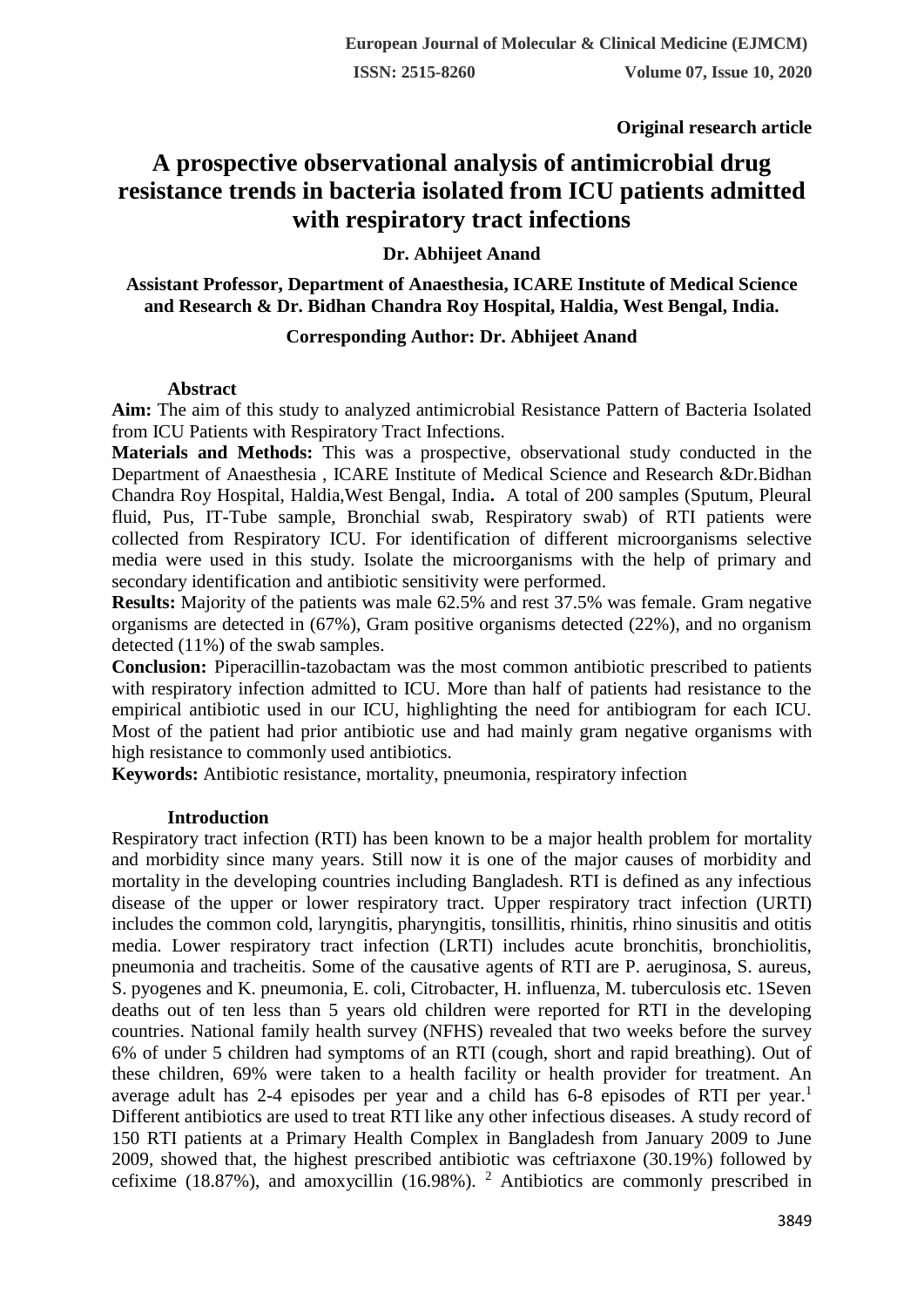**ISSN: 2515-8260 Volume 07, Issue 10, 2020**

treating common respiratory tract infections even with viral etiology. As there is difficulty in establishing bacterial etiology at the time of prescription, antibacterial therapy of RTI is usually empirical considering the presence of risk factors and severity of disease.<sup>3</sup> Now a days, the inappropriate or misuse of antibiotics has become a threat worldwide because the number of antibiotic resistant bacteria is increasing day by day. These are not responding to the conventional antimicrobial agents and for that reason, physicians are looking for new antibacterial agents. Critically ill patients admitted in intensive care units (ICUs) are always at a higher risk of developing infections with various antibiotic resistant organisms. The patients in the ICU have a 5 to 7 fold higher risk of a nosocomial infection compared to the average patient and 20–25% of all nosocomial infections develop in ICUs. <sup>4</sup> Antibiotic resistance is emerging as an important public health issue,<sup>5,6</sup> and overuse of antibiotics by physicians has been implicated as contributing to the problem.7,8 More than one-third of all antibiotics prescribed for respiratory infections are because of sore throat,1 and one in two patients presenting to their general practitioner (GP) with these symptoms receive antibiotics. $9,10$ 

Meta-analysis of randomized controlled trials of antibiotics for sore throat have shown that they only provide a small reduction in symptom severity and duration  $(1 \text{ day})$ .<sup>11</sup> Survey studies have shown that 1 in 5 patients taking broad-spectrum antibiotics and 1 in 12 taking narrow-spectrum antibiotics suffer side effects such as a rash or gastrointestinal upset.<sup>12-16</sup>

As RTI and its outcome are very alarming, the aim of this study was to observe the severity of RTI cases among the adult and child population of our country. This research work was conducted with a view to identify the frequent organisms that are responsible for the RTI and characterize the isolated organism as per their antibiotic sensitivity and resistance pattern. Also, the objective was to find a better treatment of the infections against those organisms which have already become multidrug resistance.

## **Materials and methods**

## **Study Design**

This was a prospective, observational study conducted in the Department of Anaesthesia, ICARE Institute of Medical Science and Research &Dr.Bidhan Chandra Roy Hospital, Haldia,West Bengal, India for 16 months**,** after taking the approval of the protocol review committee and institutional committee.

#### **Methodology**

A total of 200 samples (Sputum, Pleural fluid, Pus, IT-Tube sample, Bronchial swab, Respiratory swab) of RTI patients were collected from Respiratory ICU. The samples were carefully and aseptically transferred to the laboratory for further examinations. The collected samples were cultured in nutrient agar media and stored at 2-8 ◦C for further examinations. For identification of different microorganisms selective media were used in this study. For example, blood agar was used to identify Streptococci sp MacConkey agar for E. coli, Klebsiella sp. and Pseudomonas sp., mannitol salt agar for Staphylococci sp. and Salmonella Shigella agar for Shigella sp.

## **Biochemical test**

Biochemical test is necessary for specific identification of isolated microorganisms. Under this section, Catalase test, triple sugar ion agar test, citrate utilization tests, optochin susceptibility and bile solubility tests were done.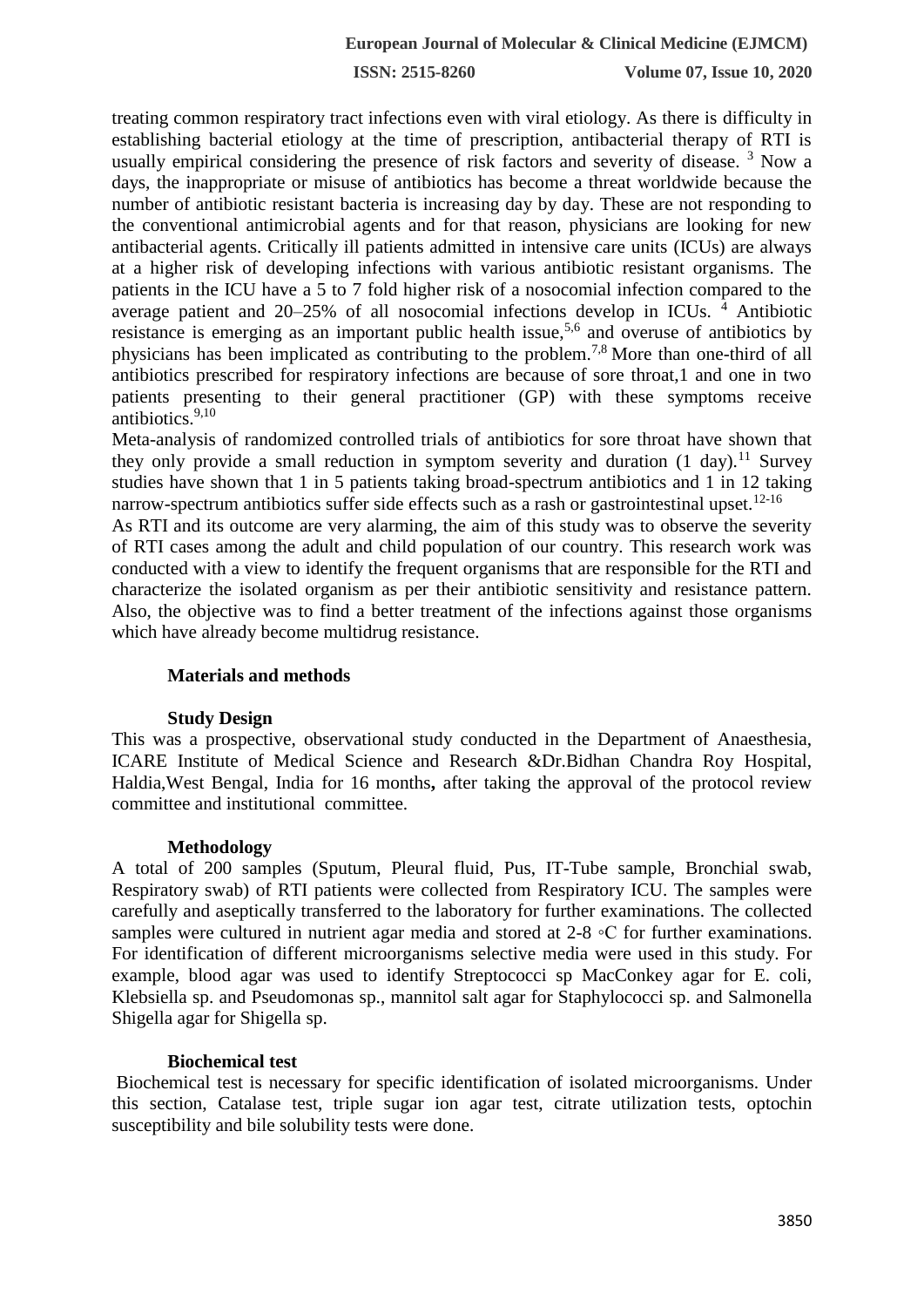**ISSN: 2515-8260 Volume 07, Issue 10, 2020**

#### **Antibiotic susceptibility test**

Antibiotic susceptibility test of isolates on commonly used antibiotics were performed on Muller-Hinton agar medium by disk diffusion technique according to Clinical Laboratory Standard Institute (CLSI) guidelines (NCCLS 1997). Paper disks were impregnated with antibiotics such as Ciprofloxacin, Amikacin , Piperacillin / tazobactam, Benzyl Penicillin, levofloxacin , Azithromycin and Tetracycline, Amikacin and Meropenem incubated at 37°C for 24 hours. After defined incubation period, the diameter of the zones of inhibition were measured and interpretation of result based on CLSI guideline was performed.

## **Statistical analysis**

The data was entered in the form of a data matrix in Microsoft Excel® and analysed statistically using IBM® SPSS® version 20.0.0. Descriptive statistics were calculated as frequencies for categorical variables and means and standard deviation for continuous variables.

| Table 1: demographic profile of the study population |                  |  |  |  |
|------------------------------------------------------|------------------|--|--|--|
| Gender                                               | N(% )            |  |  |  |
| Male                                                 | 125 (62.5%)      |  |  |  |
| Female                                               | 75 (37.5%)       |  |  |  |
| Age (Years)                                          |                  |  |  |  |
| Below -20                                            | 41 (20.5%)       |  |  |  |
| $20 - 40$                                            | 68 (34%)         |  |  |  |
| $40 - 60$                                            | 51 (25.5%)       |  |  |  |
| Above 60                                             | 40 (20%)         |  |  |  |
| Age (Mean $\pm$ SD)                                  | $37.22 \pm 3.74$ |  |  |  |

#### **Results**

#### **Table 2: distribution of infective organisms**

| Infective organisms                                                              | $N(\%)$      |
|----------------------------------------------------------------------------------|--------------|
| <b>Gram Negative</b>                                                             |              |
| (Pseudomonas aeruginosa,                                                         | 134 (67%)    |
| Klebsiella pneumonia, Escherichia coli etc.)                                     |              |
| <b>Gram Positive</b><br>(Staphylococcus aureus, Staphylococcus epidermidis etc.) | 44 (22%)     |
| No Growth detected                                                               | $22(11\%)$   |
| Total                                                                            | 200 (100.0%) |

## **Table 3: drug sensitivity profile of gram positive and negative organisms**

| Variables                | Sensitive | Resistant | Total |  |  |
|--------------------------|-----------|-----------|-------|--|--|
| <b>Gram Positive</b>     |           |           |       |  |  |
| <b>Benzyl Penicillin</b> |           | 39        | 40    |  |  |
| Tetracycline             | 35        |           | 38    |  |  |
| Gentamicin               | 35        |           | 39    |  |  |
| Clindamycin              |           | 26        | 37    |  |  |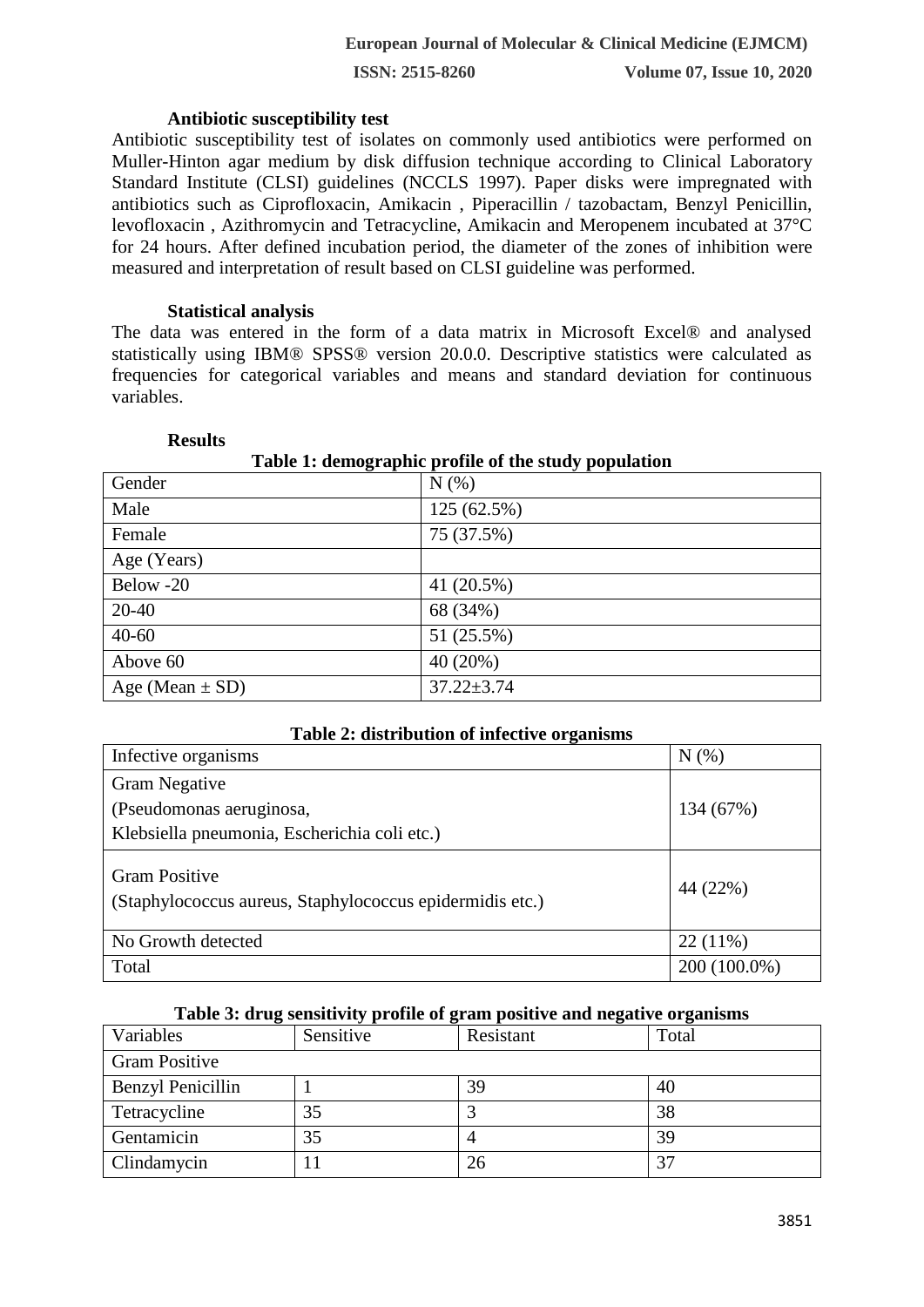## **European Journal of Molecular & Clinical Medicine (EJMCM)**

**ISSN: 2515-8260 Volume 07, Issue 10, 2020**

| Linezolid            | 37  | $\boldsymbol{0}$ | 37  |  |  |
|----------------------|-----|------------------|-----|--|--|
| Ciprofloxacin        | 7   | 31               | 38  |  |  |
| <b>Gram Negative</b> |     |                  |     |  |  |
| Ampicllin            | 3   | 85               | 88  |  |  |
| Tazobactum           | 101 | 5                | 106 |  |  |
| Amikacin             | 101 | 3                | 104 |  |  |
| Meropenem            | 106 | 3                | 109 |  |  |
| Gentamicin           | 103 | $\overline{4}$   | 107 |  |  |
| Ciprofloxacin        | 100 | 5                | 105 |  |  |
| Amoxyclav            | 40  | 62               | 102 |  |  |

#### **Discussion**

Respiratory infections cause significant morbidity and mortality in patients admitted to the ICU worldwide. Admission to ICU has immense economic burden on the patient of which cost for antibiotics forms a major component.<sup>17</sup> Nosocomial infections are very common in patients admitted to ICU. Inappropriate use of antibiotics has led to antimicrobial resistance further increasing the health-care cost and increased mortality. Worldwide incidence rate of antibiotic-resistant pathogen in ICU is 23.7 infection per 1000 patient days.<sup>18</sup>

The common infecting organisms isolated in this study were presumptively identified as S. aureus, followed by P. aeruginosa and K. pneumoniae. In another study carried out in Libya, Eldeeb and Khashan found that S. aureus (17.71 %) was the most prevalent organism, followed by S. pyogenes (12.34 %) and K. pneumoniae  $(11.27 \text{ %})$ .<sup>19</sup> P. aeruginosa represented only 6.26 %. This present study did not find S. pyogens. Considering the types of infecting organisms, this study is correlated with the study of Eldeeb and Khashan.<sup>19</sup>

Antibiotic resistance is rising to dangerously high levels in all parts of the world. New resistance mechanisms are emerging and spreading globally, threatening our ability to treat common infectious diseases. Respiratory infections are one of the major causes of antibiotic resistance as over the counter use of medications in patients with ear discharge is prevalent in the area of study.

In our study gram positive organisms were resistant to benzyl penicillin or ampicillin, clindamycin, ciprofloxacin or levofloxacin and sensitive to tetracycline, gentamicin, linezolid. Gram negative organisms were resistant to ampicillin, amoxyclav and sensitive to pipracillin or tazobactum, cefoperazone, amikacin, gentamicin, imipenem, cefepime, ciprofloxacin.

Similar results were observed in a study by Sridevi et al while studying the prevalence of various microorganisms from throat swab specimens in patients attending a tertiary care hospital at Chinakakani, which shows that the susceptibility patterns varied depending on the drugs.<sup>20</sup> In a similar study Wakode et al studied 305 throat swab reports and found that isolated bacteria in throat swabs were found to be sensitive with Cefotaxime, tetracycline, penicillin and gentamicin. $^{21}$ 

A similar study was conducted among 498 admitted patients of different hospitals in Karachi. It showed that, Pseudomonas aeruginosa were isolated from 24% (120/498) of the lower respiratory tract patients. A higher resistance to Pseudomonas aeruginosa isolate was observed with Piperacillin/tazobactam and cefepime i.e. 42% and 40% respectively. Amikacin also showed 35% resistance. Imipenem was found to be most effective antibiotic against Pseudomonas aeruginosa (76% sensitivity) but amikacin resistance was continuously increasing.<sup>22</sup> This study result is very close to our findings.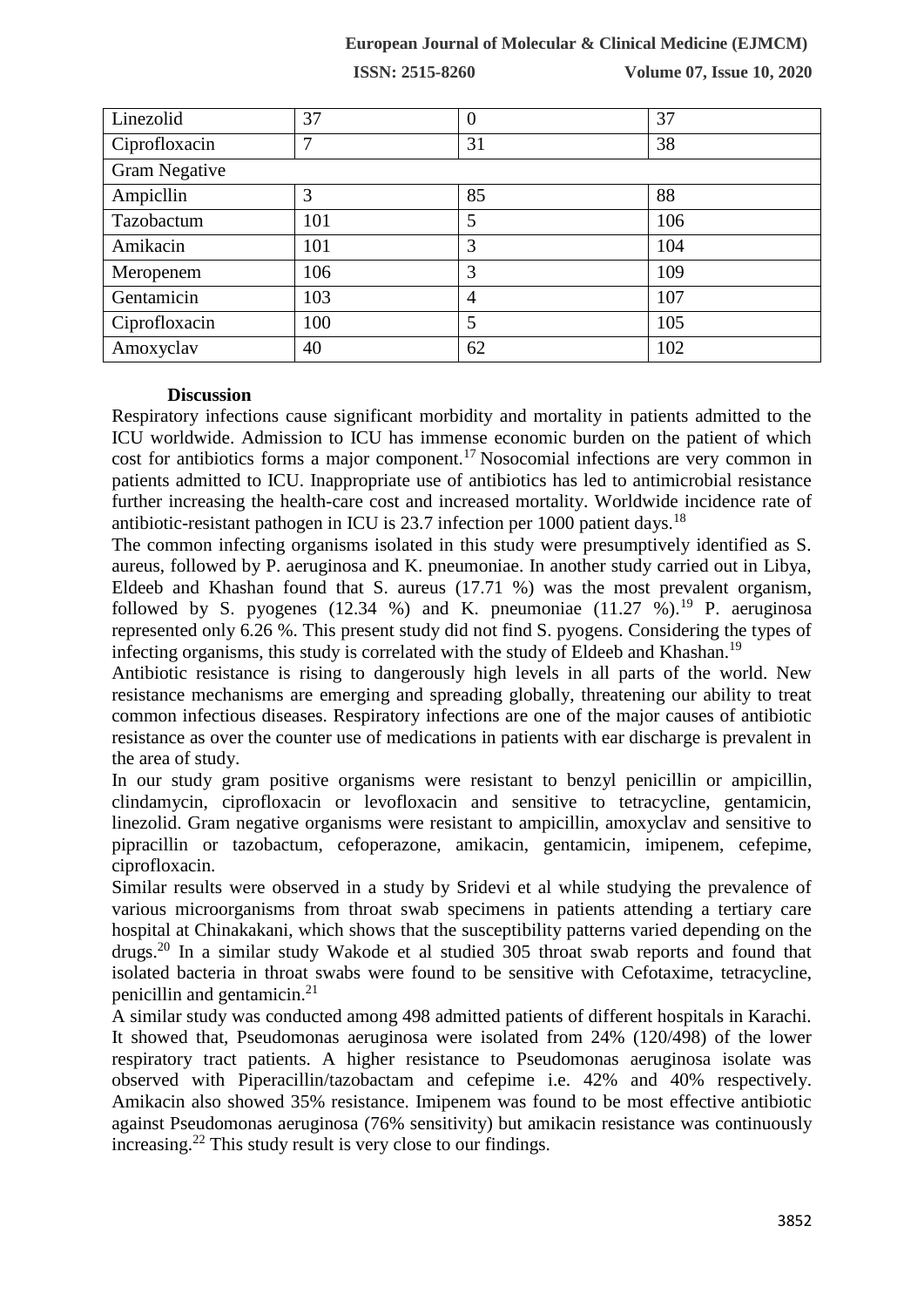**ISSN: 2515-8260 Volume 07, Issue 10, 2020**

One of the study represent an important target group for efforts aimed at reducing unnecessary antibiotic use, as they receive a significant proportion of the antibiotics prescribed each year.<sup>23</sup>

## **Conclusion**

According to the current research, the over-the-counter availability of antibiotics is also a factor in the rise in resistance. In the coming years, a proper antibacterial guideline and proactive plans to handle this overprescribing tendency will be useful.

#### **References**

- 1. Prajapati, B., Talsania, N. and Sonaliya, K.N. 2011. A study on prevalence of acute respiratory tract infections (ARI) in under five children in Urban and rural communities of Ahmedabad district, Gujarat. Nat. J. Comm. Med. 2, 255- 259.
- 2. Fahad, B.M., Matin, A., Shill, M.C. and Asish, K.D. 2010. Antibiotic usage at a primary health care unit in Bangladesh. Australian Med. J. 3, 414 – 421.
- 3. Amin, R., Hoque, A.M.W., Khan, R.F. and Rahman, M. 2009. Considering respiratory tract infections and antimicrobial sensitivity: an exploratory analysis. Malaysian. J. Micro. 5, 109-112. .
- 4. Bhaumik, P.V., Purav, P.G., Payal, R.N., Mitesh, P.H., Piyush, P.H. and Mahendra, V.M. 2012. Bacteriological profile and antibiogram of gram negative organisms isolated from medical and neurological intensive care unit with special reference to multi-drug resistant organisms. Nat. J. Med. Res. 2, 335.
- 5. Neu HC. The crisis in antibiotic resistance. Science 1992;257:1064-73.
- 6. Brierman RF, Butler JC, Tenover FC, Elliot JA, Facklam RR. Emergence of drugresistant pneumococcal infections in the United States. JAMA 1994; 271:1831-5.
- 7. Tenover FC, Hughes JM. The challenge of emerging infectious diseases. Development and spread of multiply-resistant bacterial pathogens. JAMA 1996;275:300-4.
- 8. Arason VA, Kristinsson KG, Sigurdsson JA, Stefansdottir G, Molstad S, Gudmundsson S. Do antimicrobials increase the carriage rate of penicillin resistant pneumococci in children? Cross sectional prevalence study. BMJ 1996;313:387-91.
- 9. Ashworth M, Cox K, Latinovic R et al. Why has antibiotic prescribing for respiratory illness declined in primary care? A longitudinal study using the General Practice Research Database. J PubHealth2004; 26: 268-74.
- 10. Hawker JI, Smith S, Smith GE et al. Trends in antibiotic prescribing in primary care for clinical syndromes subject to national recommendations to reduce antibiotic resistance, UK 1995-2011: analysis of a large database of primary care consultations. J Antimicrob Chemother 2014; 69: 3423-30.
- 11. Spinks A, Glasziou PP, Del Mar CB. Antibiotics for sore throat. Cochrane Database Syst Rev 2013; issue 11: CD000023.
- 12. Lode H. Safety and tolerability of commonly prescribed oral antibiotics for the treatment of respiratory tract infections. Am J Med 2010; 123 Suppl: S26–38.
- 13. Arason VA, Kristinsson KG, Sigurdsson JA et al. Do antimicrobials increase the carriage rate of penicillin resistant pneumococci in children? Cross sectional prevalence study. BMJ 1996; 313: 387-91.
- 14. Shehab N, Patel PR, Srinivasan A et al. Emergency department visits for antibioticassociated adverse events. Clin Infect Dis 2008; 47: 735-43.
- 15. Bartlett JG. Clinical practice. Antibiotic-associated diarrhea. N Engl JMed 2002; 346: 334-9.
- 16. Kuehn J, Ismael Z, Long PF et al. Reported rates of diarrhea following oral penicillin therapy in pediatric clinical trials. J Pediatr Pharmacol Ther 2015; 20:90-104